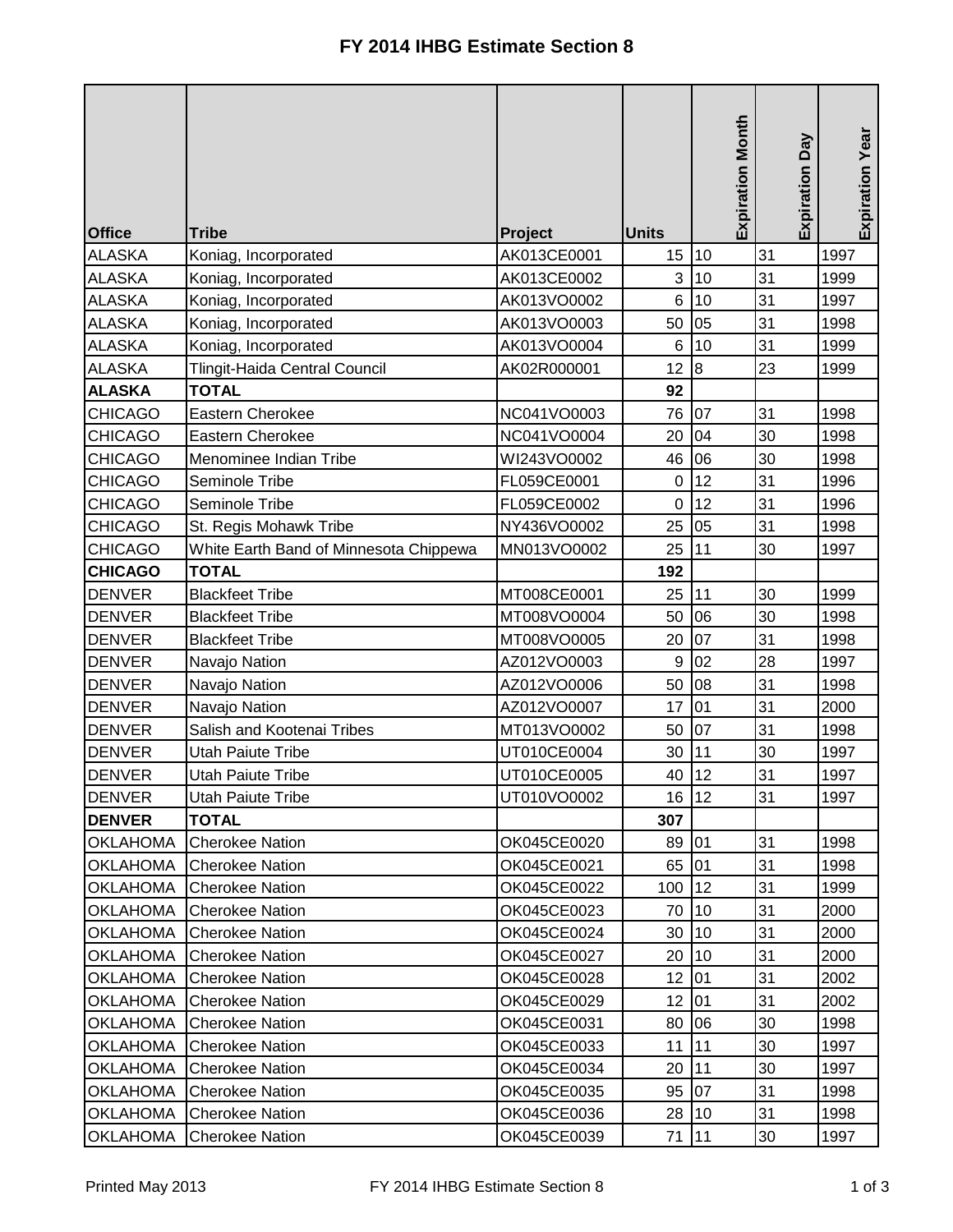| <b>Office</b>   | <b>Tribe</b>           | Project     | <b>Units</b>   | <b>Expiration Month</b> | Expiration Day | Expiration Year |
|-----------------|------------------------|-------------|----------------|-------------------------|----------------|-----------------|
| <b>OKLAHOMA</b> | <b>Cherokee Nation</b> | OK045CE0041 | 34             | 04                      | 30             | 1998            |
| <b>OKLAHOMA</b> | <b>Cherokee Nation</b> | OK045CE0042 | 65             | 12                      | 31             | 1997            |
| <b>OKLAHOMA</b> | <b>Cherokee Nation</b> | OK045CE0043 | 58             | 05                      | 31             | 1998            |
| <b>OKLAHOMA</b> | <b>Cherokee Nation</b> | OK045CE0046 | 95             | 08                      | 31             | 1998            |
| <b>OKLAHOMA</b> | <b>Cherokee Nation</b> | OK045CE0047 | 100            | 08                      | 31             | 1998            |
| <b>OKLAHOMA</b> | <b>Cherokee Nation</b> | OK045VO0001 | 4              | 06                      | 30             | 1999            |
| <b>OKLAHOMA</b> | <b>Cherokee Nation</b> | OK045VO0002 | 29             | 12                      | 31             | 1997            |
| <b>OKLAHOMA</b> | <b>Cherokee Nation</b> | OK045VO0003 | 11             | 12                      | 31             | 1997            |
| <b>OKLAHOMA</b> | <b>Cherokee Nation</b> | OK045VO0004 | $\,6$          | 08                      | 31             | 1998            |
| <b>OKLAHOMA</b> | <b>Cherokee Nation</b> | OK045VO0005 | 37             | 03                      | 31             | 1998            |
| <b>OKLAHOMA</b> | <b>Cherokee Nation</b> | OK045VO0005 | $9\,$          | 08                      | 31             | 1998            |
| <b>OKLAHOMA</b> | <b>Cherokee Nation</b> | OK045VO0006 | 35             | 09                      | 30             | 2000            |
| <b>OKLAHOMA</b> | <b>Cherokee Nation</b> | OK045VO0007 | 35             | 08                      | 31             | 1998            |
| <b>OKLAHOMA</b> | <b>Cherokee Nation</b> | OK045VO0007 | 42             | 09                      | 30             | 2000            |
| <b>OKLAHOMA</b> | <b>Cherokee Nation</b> | OK045VO0009 | $\,6$          | 11                      | 30             | 1997            |
| <b>OKLAHOMA</b> | <b>Cherokee Nation</b> | OK045VO0010 | 6              | 11                      | 30             | 1997            |
| <b>OKLAHOMA</b> | <b>Cherokee Nation</b> | OK045VO0011 | 48             | 06                      | 30             | 1998            |
| <b>OKLAHOMA</b> | <b>Cherokee Nation</b> | OK045VO0012 | 14             | 10                      | 31             | 1998            |
| <b>OKLAHOMA</b> | <b>Cherokee Nation</b> | OK045VO0013 | 5              | 10                      | 31             | 1998            |
| <b>OKLAHOMA</b> | <b>Cherokee Nation</b> | OK045VO0014 | 46             | 12                      | 31             | 1999            |
| <b>OKLAHOMA</b> | <b>Cherokee Nation</b> | OK045VO0015 | 10             | 12                      | 31             | 1999            |
| <b>OKLAHOMA</b> | <b>Cherokee Nation</b> | OK045VO0016 | 13             | 12                      | 31             | 1999            |
| <b>OKLAHOMA</b> | <b>Cherokee Nation</b> | OK045VO0018 | 30             | 08                      | 31             | 1998            |
| <b>OKLAHOMA</b> | <b>Cherokee Nation</b> | OK045VO0048 | 30             | 10                      | 31             | 1998            |
| <b>OKLAHOMA</b> | Chickasaw              | OK047CE0021 | 12             | 01                      | 31             | 2002            |
| <b>OKLAHOMA</b> | Chickasaw              | OK047CE0022 | 12             | 01                      | 31             | 2002            |
| <b>OKLAHOMA</b> | Chickasaw              | OK047CE0023 | 21             | 01                      | 31             | 2003            |
| <b>OKLAHOMA</b> | Chickasaw              | OK047CE0026 | 20             | 12                      | 31             | 1997            |
| <b>OKLAHOMA</b> | Chickasaw              | OK047CE0031 | 5              | 11                      | 30             | 1997            |
| <b>OKLAHOMA</b> | Chickasaw              | OK047CE0033 | 82             | 10                      | 31             | 1997            |
| <b>OKLAHOMA</b> | Chickasaw              | OK047CE0034 | 48             | 06                      | 30             | 1998            |
| <b>OKLAHOMA</b> | Chickasaw              | OK047CE0035 | 129            | 08                      | 31             | 1998            |
| <b>OKLAHOMA</b> | Chickasaw              | OK047CE0036 | 15             | 08                      | 31             | 1998            |
| <b>OKLAHOMA</b> | Chickasaw              | OK047CE0037 | 40             | 12                      | 31             | 1997            |
| <b>OKLAHOMA</b> | Chickasaw              | OK047CE0039 | 4              | 08                      | 31             | 1998            |
| <b>OKLAHOMA</b> | Chickasaw              | OK047VO0008 | 7              | 12                      | 31             | 1997            |
| <b>OKLAHOMA</b> | Chickasaw              | OK047VO0009 | $\overline{7}$ | 12                      | 31             | 1997            |
| <b>OKLAHOMA</b> | Chickasaw              | OK047VO0010 | 6              | 12                      | 31             | 1997            |
| <b>OKLAHOMA</b> | Chickasaw              | OK047VO0011 | 20             | 02                      | 28             | 1998            |
| <b>OKLAHOMA</b> | Chickasaw              | OK047VO0012 | 5 <sub>5</sub> | 11                      | 30             | 1997            |